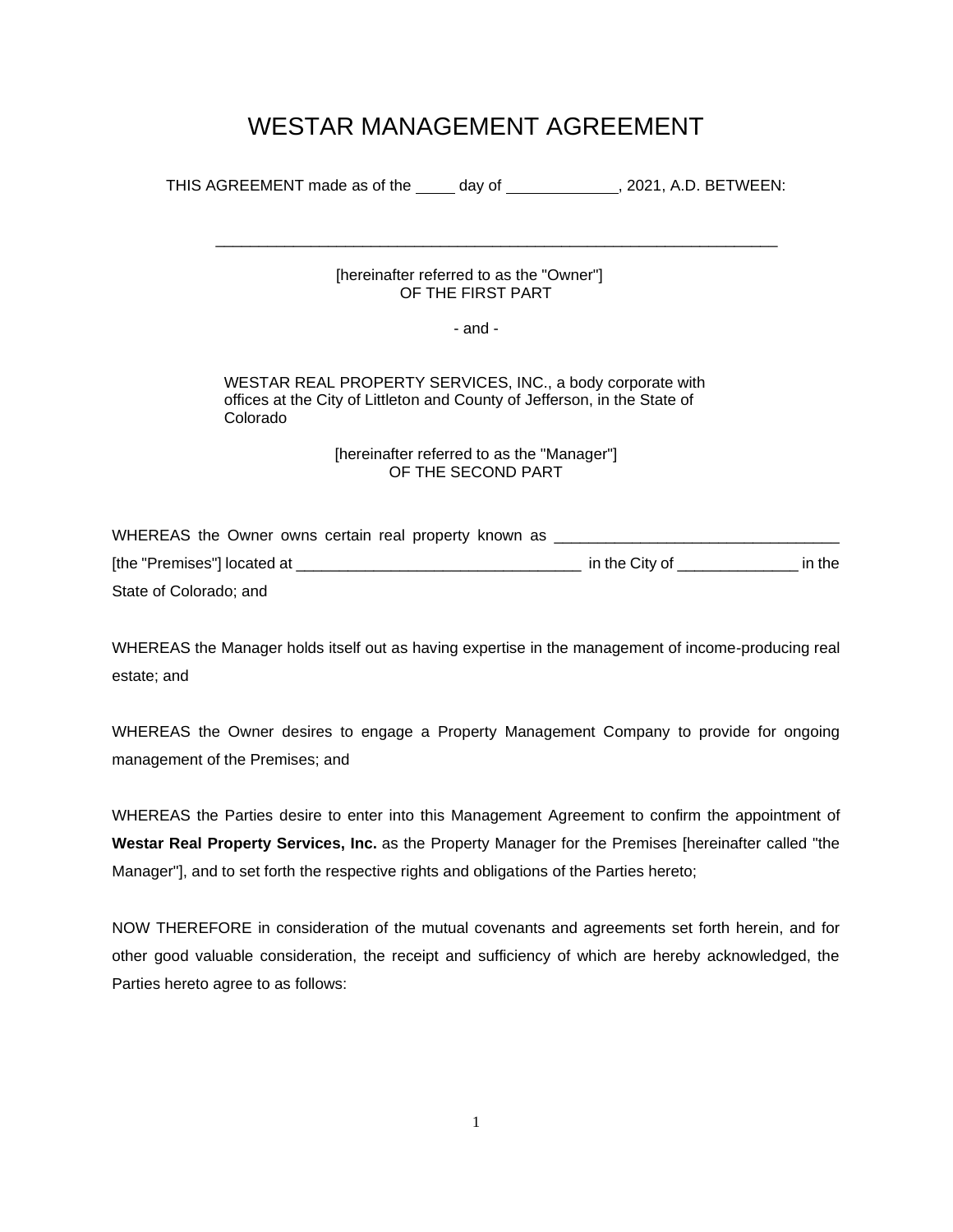# ARTICLE I

# APPOINTMENT AND AUTHORITY OF MANAGER

# Section 1.01 - Appointment of Manager

The Owner hereby appoints the Manager as the sole and exclusive manager of the Premises and to perform certain services for the benefit of the Owner as hereinafter set forth, and Owner hereby authorizes the Manager to exercise such powers as may be necessary or appropriate for the performance of the Manager's obligations under this Agreement, and the Manager accepts such appointment on the terms and conditions herein set forth.

# Section 1.02 - Authority of Manager

To enable the Manager to efficiently perform its obligations under this Agreement, the Owner does hereby make and appoint the Manager its true and lawful attorney, to perform in its name, place and stead, for the Owner's sole use and benefit, the acts and deeds set out in Section 2.01 and 2.02 hereof. It is agreed and understood that the Manager at all times shall be entitled to rely on and to act upon the instructions of the Owner and without limiting the generality of the foregoing, the receipt by the Manager of instructions or directions in writing, signed on behalf of the Owner shall constitute full and sufficient authority for the Manager to act in accordance therewith.

# Section 1.03 - Independent Contractor

In performing its services hereunder, the Manager shall be an independent contractor and not an employee or agent of the Owner, except that the Manager shall be the agent of the Owner to perform Manager's obligations as set forth in this Agreement.

# ARTICLE II

# MANAGER'S OBLIGATIONS

# Section 2.01 - General

The Manager, at the expense of and on behalf of the Owner shall:

- (a) operate the Premises in a professional manner as a prudent owner would do and shall when required conform to the policies and programs established by the Owner;
- (b) at all times be subject to the reasonable direction of the Owner and shall keep the Owner informed as to all matters concerning the Premises.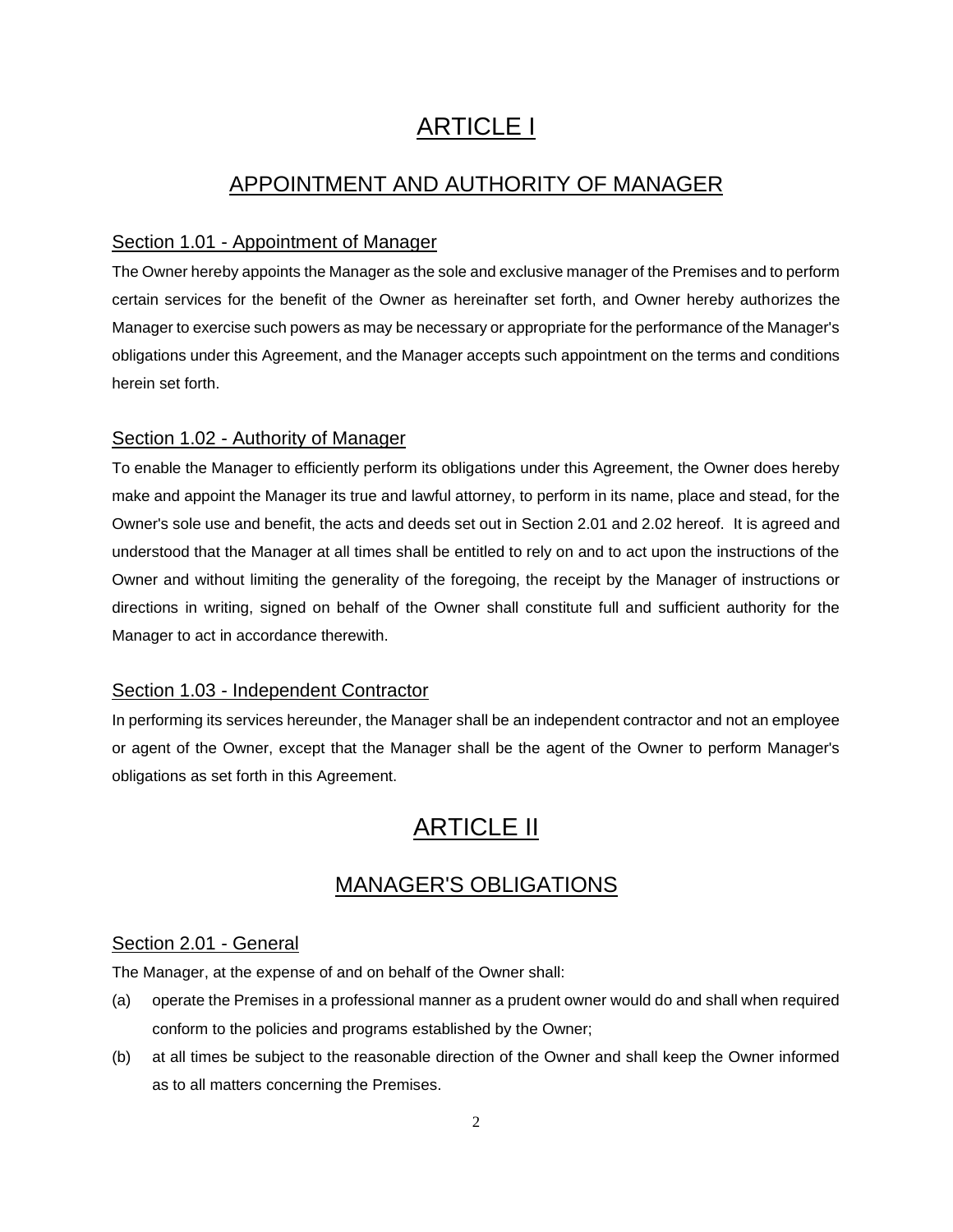#### Section 2.02 - Management and Operation of the Premises

In carrying out its obligations under this Agreement with respect to the management and operation of the Premises, the Manager shall:

- (a) collect all rents and other sums due to the Owner under leases of the Premises and all other monies payable to the Owner by the tenants and licensees in the Premises, deposit such funds promptly in the bank account or accounts described in Section 2.06, and otherwise enforce at the Owner's expense the obligations of tenants under such leases;
- (b) at the expense of the Owner attend to all matters requiring legal attention and institute all legal action or proceedings with regard to the Premises provided that no such actions or proceedings shall be instituted without prior knowledge of the Owner;
- © report to the Owner monthly and submit a revenue summary and expense summary relating to the Premises for the preceding month together with any special reports of any extraordinary matters that may have arisen during such period;
- (d) at Owner's expense and if requested to do so, to pay all taxes, assessments, rents and other impositions applicable to the Premises and assist Owner in trying to reduce such taxes and assessments;
- (e) negotiate and enter into and execute contracts for and on behalf of, or in the name of the Owner in respect to the operation and management of the Premises and without limiting the generality of the foregoing, contracts for electricity, fuel, water, telephone, window cleaning, janitorial services, security services, rubbish hauling, and other similar services or such of them as the Manager shall deem advisable; provided that any contract which:
	- (I) is for a term exceeding one (1) year of more; or
	- (ii) requires payments by the Owner in excess of \$5,000.00 per annum;

requires the Owner's consent.

- (f) hire and retain at Owner's expense, such personnel as the Manager reasonably determines are required to properly service, administer and maintain the Premises as required hereunder, at competitive rates, including industry standard employee benefits, as employees of the Manager, or at manager's discretion to contract for said employees with a third party and not as employees of the Owner;
- (g) comply with all laws and regulations and collective bargaining agreements affecting the employees referred to under sub-section (f) of this section 2.02 including the provision at Owner's expense of any benefits or compensation required by statute or contract; provided, however, Manager shall not enter into any collective bargaining agreement or employment contract affecting the benefits or compensation of such employees without the prior approval of the Owner;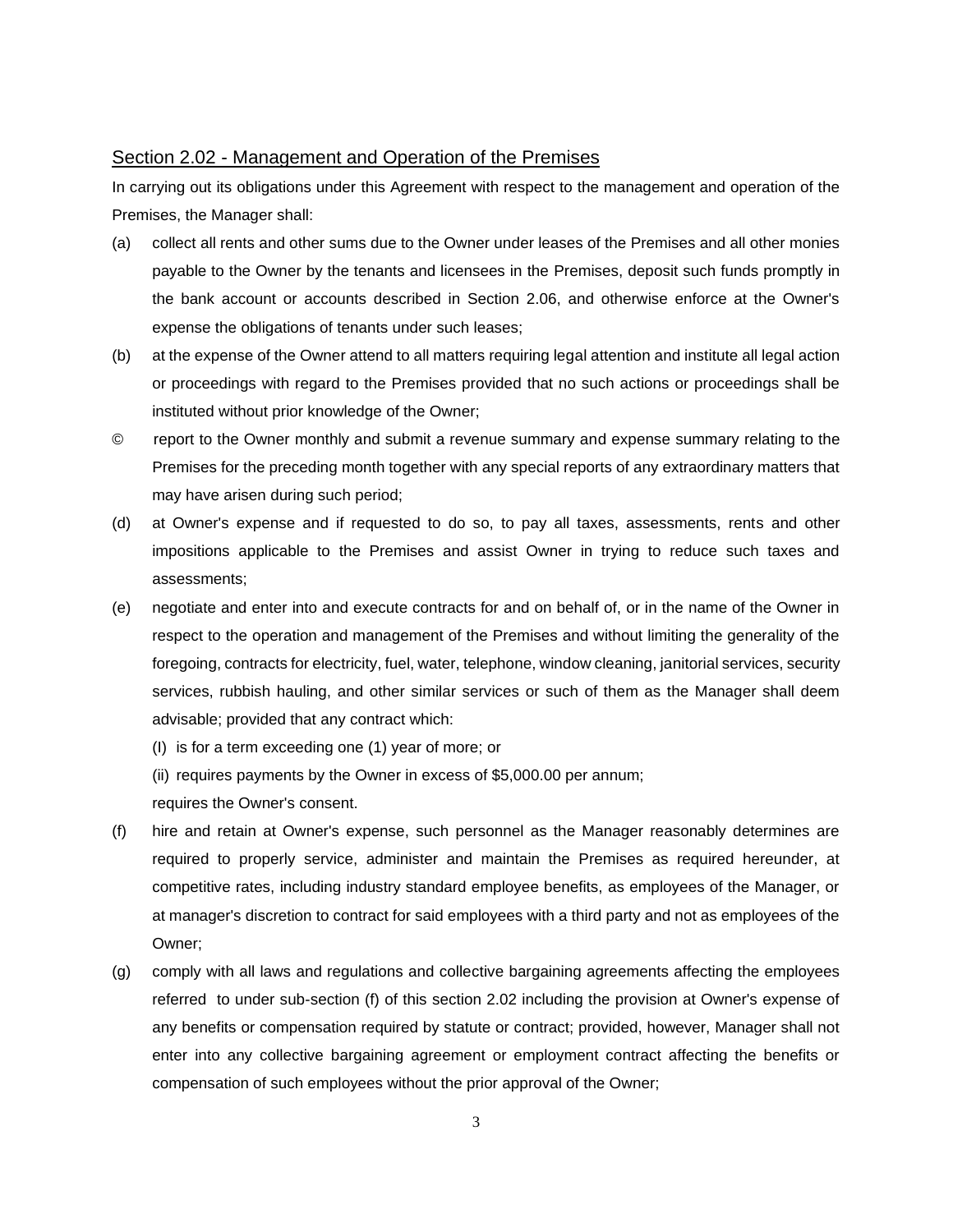- (h) at Owner's expense, maintain the Premises in a clean and sightly condition and make all required repairs and changes, do all decorating, and purchase all supplies necessary for the proper operation of the Premises and, to the extent required, the fulfillment of the Owner's obligations (I) as landlord under any lease of any space in the Premises, and (ii) as owner of the Premises under any laws applicable to the Premises or any part thereof, provided the Manager shall not make any single expenditure excluding contracted items set forth in (e) above exceeding Five Thousand (\$5,000.00) Dollars without the prior consent of the Owner other than a situation deemed by the Manager to be an emergency which shall include expenditures to protect the Premises from damage or maintain services in accordance with the obligations of the Owner;
- (I) provide the Owner with the benefit of all discounts and rebates obtainable by Manager in its operation of the Premises;
- (j) handle complaints and requests from tenants which, in the event an expenditure of money is required, shall be at Owner's expense;
- (k) notify the Owner of any major complaint made by a tenant and notify the Owner promptly of any notice of violation of any laws (referred to in sub-section (s) of this Section 2.02) or of any defect in the Premises and deliver to the Owner copies of any supporting papers received in connection with such notice;
- (l) notify the Owner immediately of the necessity for, the nature of, and the cost of, such emergency repairs as may be required to maintain or preserve the Premises or such repairs, alterations or additions as may be required to comply with any laws (referred to in sub-section (s) of this Section 2.02);
- (m) notify the Owner promptly of any fire or other casualties occurring in, on or about the Premises and any damage to the Premises; and in the case of any serious fire or other serious damage to the Premises, promptly telephone notice thereof to Owner's insurance carriers, so that, except for an emergency in which the Manager reasonably believes it must take immediate action, an insurance adjuster may view the damage before repairs are started; and complete and submit as required all loss reports in connection with fire or other damage to the Premises;
- (n) notify the Owner promptly of any personal injury or property damage occurring to or claimed by any tenant or third party on or with respect to the Premises and forward promptly to the Owner's general liability insurer any summons, subpoena, or other like legal document served upon Manager relating to actual or alleged potential liability of the Owner or the Premises, with copies to the Owner of all such documents;
- (o) secure from tenants and forward to the Owner any certificates of insurance or renewals thereof required to be furnished by the terms of any leases;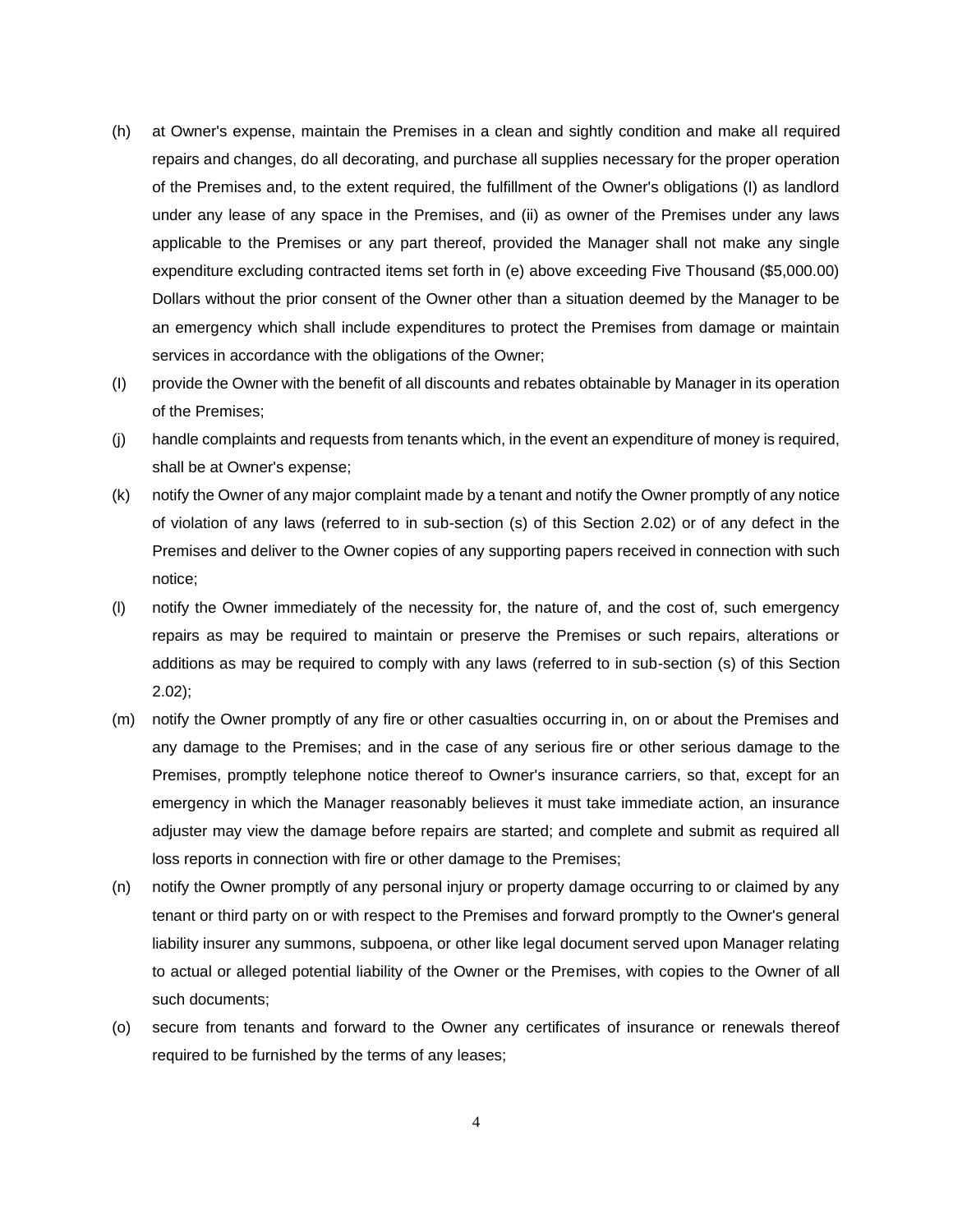- (p) to assist in the leasing of space in the Premises as a prudent Owner would do and retain at the expense of the Owner and pay agents for such leasing and arrange for execution of leases by the Owner;
- (q) notify the Owner promptly of any lawsuits, expropriation proceedings, rezoning, or other governmental order or action or any threat thereof that becomes known to the Manager that might adversely affect the Premises or any interest of the Owner whatsoever, provided that in the case of a threat thereof, actual steps to enforce such threat must become known to the Manager or in the Manager's reasonable judgement appear imminent;
- (r) bond by a fidelity bond, at the expense of the Owner and with a surety and by a bond satisfactory to the Owner, the Manager and all of the Manager's employees who may handle or be responsible for monies or property of the Owner;
- (s) promptly comply with all present and future laws, ordinances, order, rules, regulations and requirements (herein called "laws") of all federal, state and local governments, courts, departments, commissions, boards and offices, or any other body exercising functions similar to those of any of the foregoing, or any insurance carriers providing any insurance coverage for the Owner or the Premises, which may be applicable to the Premises or any part thereof or to the leasing, use, repair, operation and management thereof;
- (t) give prompt notice to the Owner of any violation or notice of alleged violation of any law referred to in sub-section (s) of this Section 2.02; the Manager shall not bear liability for failure of the Premises or the operation thereof to comply with such laws unless Manager has committed gross negligence or a willful act or omission in the performance of its obligations under this Agreement or in the performance of any other duties owed to the Owner or third parties by the Manager;
- (u) to sign and give notices to tenants of any defaults in any obligations of such tenants and to generally take all such steps as the Manager shall deem advisable under any lease on behalf of and in the name of the Owner to enforce any such lease;
- (v) to approve for payment all operating costs, charges, expenses and other outgoing payables by or on account of the Owner in respect of the Premises;
- (w) to undertake, at the Owner's expense, such public relations and advertising campaigns as may be recommended by the Manager and approved by the Owner in respect of the Premises;
- (x) to, upon request by the Owner, at the Owner's expense, place and maintain in force insurance in respect of the Premises, against such risks and to such limits as is customary with respect to property similar to the Premises, but in no event shall the coverage, limits and amounts of said insurance be less than that required under the insurance schedule approved by the Owner;
- (y) provide at the expense of the Owners for such security personnel and procedures as may be required to properly police the Premises;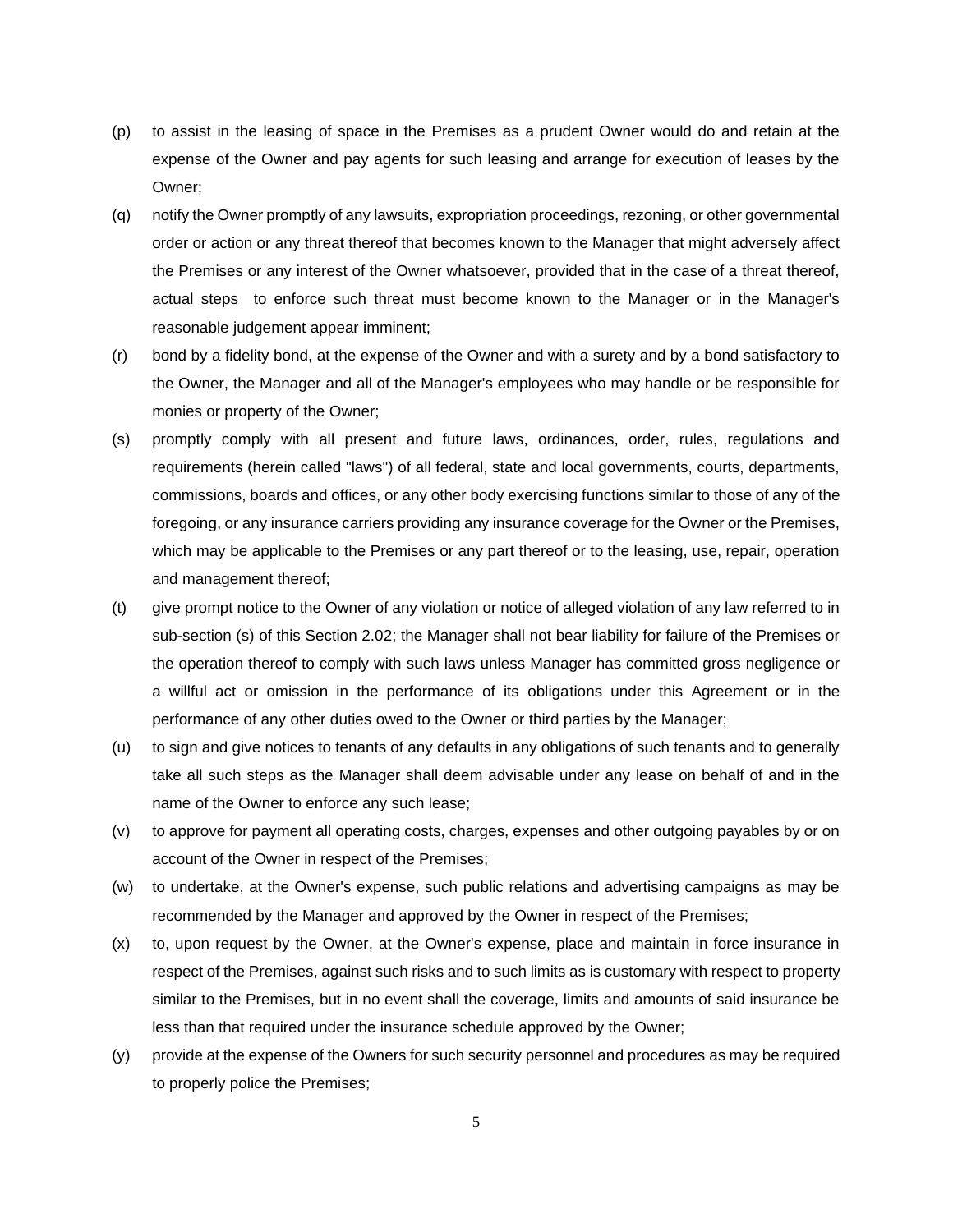- (z) to the extent that funds are available therefore, pay all debts, excepting any payments under permanent mortgage financing of the Premises, and costs of operation and maintenance of the Premises (provided that such payments do not exceed by more than Ten Percent (10%) the limitations set forth in any Budget approved by the Owner) and the Manager shall notify the Owner promptly in the event Manager determines that the funds will not be sufficient to pay such debts and other obligations;
- (aa) set up and maintain reserves as required by the Owner;
- (bb) perform any other services or functions reasonably required by the Owner and within the general scope of the Manager's duties as set forth in this Agreement; provided, however, if a tenant of any part of the Premises is obligated by the terms of its lease to perform any of the duties required of the Manager in this Agreement, then the Manager shall first use its best efforts to cause such tenant to carry out its obligations.

#### Section 2.03 - Authority of Manager

The Owner hereby authorizes the Manager to do all acts and things as the Manager may in its discretion deem necessary or desirable to enable the Manager to carry out its duties hereunder to the same extent that could be done by the Owner in connection with the operation and management of the Premises, including;

- (a) to make minor repairs and alterations required for the installation of tenants, provided the cost of such alterations for any one tenant shall not exceed any limitations that might be issued and approved by the Owner;
- (b) to authorize or make any purchase or authorize or do any work, provided that the Manager shall not authorize or make any purchase or authorize or do any work unless (I) such purchase or work has been provided for in a Budget (as hereinafter defined) approved by the Owner; or (ii) the Manager shall in the exercise of its reasonable judgement deem circumstances to constitute an emergency requiring immediate action for the protection of the Premises or of tenants or other persons or to avoid the suspension of necessary services; of (iii) such purchase or work although not in the budget is approved in writing by the Owner;
- (c) to withdraw and expend from Owner's funds amounts to make the expenditures authorized under the terms of this agreement including Management Fees which become due and payable to Manager pursuant to Sections 3.01, 3.02, 3.03 and 5.14;
- (d) to implement any Budget approved by the Owner and to make the expenditures and incur the obligations provided for in such Budget, provided that in the event of any material change in any item indicated in such Budget, the Manager shall promptly prepare and submit to the Owner a revised Budget reflecting such material change.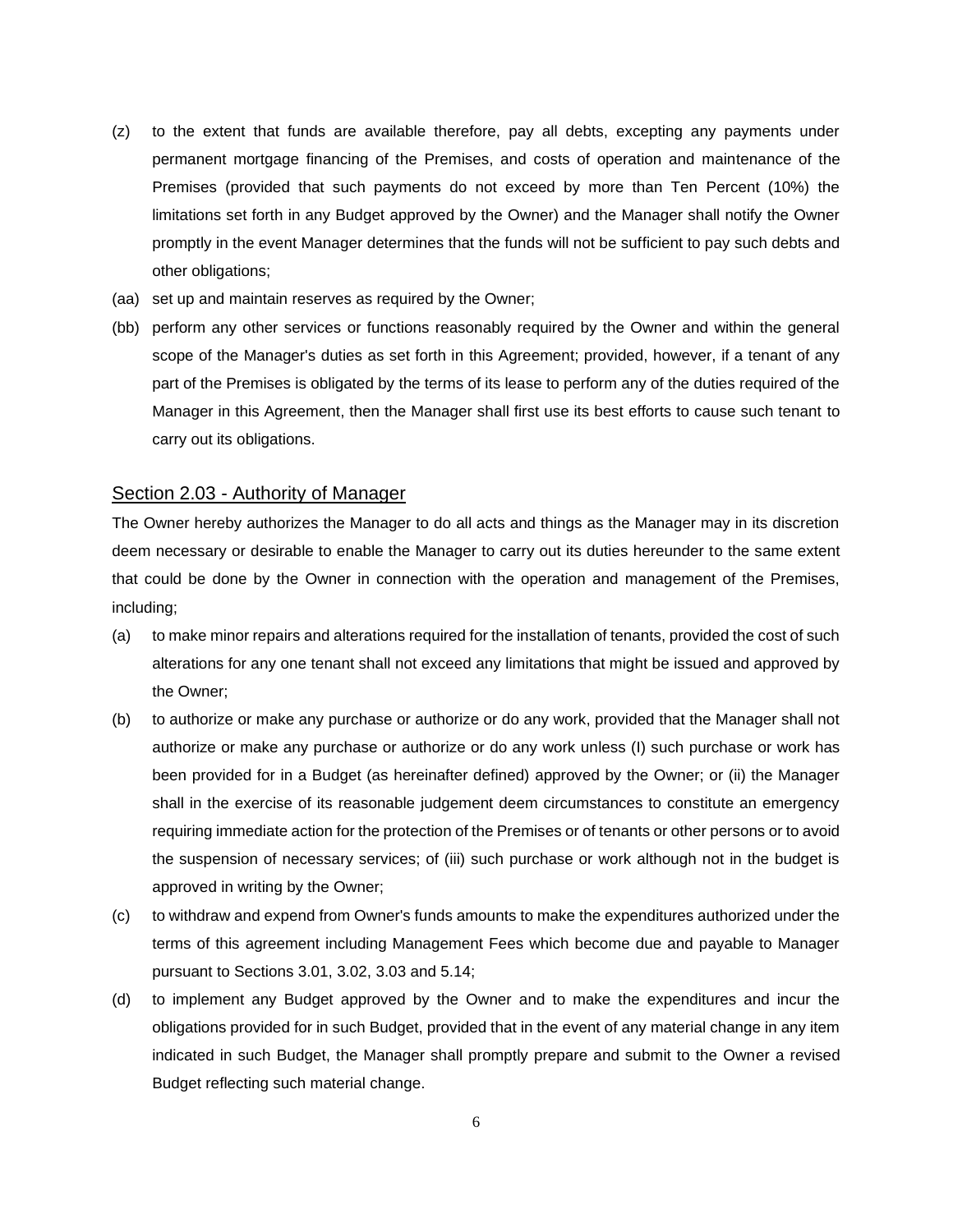# Section 2.04 - Books and Records

At all times during the term hereof the Manager, at the Manager's expense, except as otherwise provided in Section 3.02, shall:

- (a) cause accurate books and records of account to be maintained in accord with the terms of this Agreement, in which shall be entered all matters relating to the operation of the Premises, including all revenue and expense;
- (b) keep and maintain such books and records of account at all times at the Manager's office;
- (c) permit the Owner or its appointees to inspect, examine and copy the books, records, files, securities and other documents relating to the Premises at all reasonable times; and
- (d) ensure such control over accounting and financial transactions as is reasonably required to protect the Owner's assets from willful acts or fraudulent activity on the part of the Manager's associates or employees; but liability for losses arising from such instances shall be limited to payment by the Manager to the Owner of the proceeds from the fidelity bond or bonds that the Manager is required to maintain under the provisions of this Agreement.

# Section 2.05 - Financial Statements and Summaries

The Manager Shall:

- (a) submit to the Owner in a form satisfactory to the Owner, the following monthly reports:
	- I Monthly Cash Flow Statement
	- ii Monthly Income Receipts Schedule
	- iii Monthly Disbursements Schedule
	- iv Bank Reconciliation
	- v Tenant Roster
	- vi Gross Sales Report (if applicable)
- (b) at the request of the Owner and at the Owner's expense, the Manager's statements referred to in 2.05 (a) (I) shall be audited annually and the report therefrom shall be addressed to the Owner.

# Section 2.06 - Bank Accounts

The Manager shall deposit funds of the Owner in respect of the Premises in a bank account or accounts separate from any other account of the Manager, and in no event shall the Manager commingle any funds received or collected pursuant to this Agreement with any other funds of the Manager.

# Section 2.07 - Budgets

The Manager shall prepare and submit to the Owner for its consideration an annual budget ("Budget"), setting forth the estimated revenue and expense (capital, operating and other) in respect of the Premises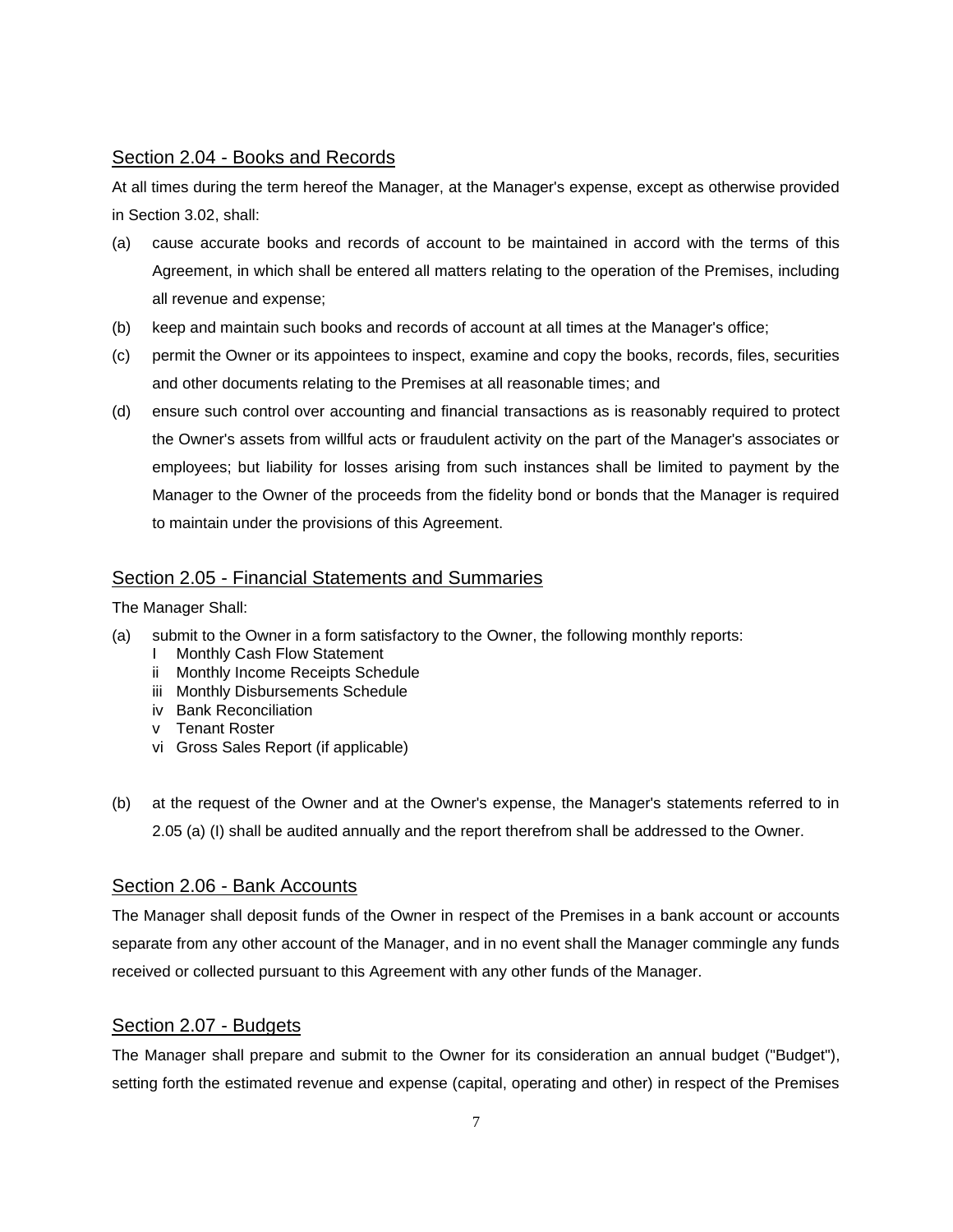for each month of the 12 month period commencing January 1, 20\_\_\_. This Budget shall be submitted not less than sixty (60) days prior to the commencement of such reporting period and any approval by the Owner of the Budget shall constitute approval by the Owner of any expenditure described therein or actions reasonably necessary to carry out such expenditures. The budget for 20\_\_\_\_\_ shall be submitted on or before October 1, 20

#### Section 2.08 - Limitations and Restrictions

Notwithstanding any provisions of this Agreement, the Manager shall not take any action, expend any sum, make any decision, give any consent, approval or authorization, or incur any obligation with respect to any of the following matters unless and until the same has been approved by the Owner:

- (a) execution of any lease or other arrangement involving the rental, use or occupancy of space in the Premises;
- (b) termination or modification of any lease or other arrangement involving the rental, use or occupancy of space in the Premises;
- (c) construction of any improvements or the making of any capital improvements, repairs, alterations or changes in, to or of the Premises the cost of which is in excess of the sum of Three Thousand (\$3,000.00) Dollars except as may be authorized in a Budget approved by the Owner;
- (d) making any expenditure or incurring any obligation which would be expected to cause the Budget to be exceeded by greater than Ten Percent (10%). The Manager shall submit from time to time, a request to the Owner for any necessary revision to the previously approved Budget;
- (e) preparation and release of any promotional and advertising material relating to the Premises, including, without limitation, press releases;
- (f) expending more than what the Manager in good faith believes to be the fair and reasonable market value at the time and place of contracting for any goods purchased or leased or services engaged in connection with the Premises; provided that these restrictions shall not apply where the Manager shall in the exercise of its reasonable judgement deem circumstances to constitute an emergency requiring immediate action for the protection of the Premises or of tenants or other persons or to avoid the suspension of necessary services.

## Section 2.09 - Impossibility of Performance

If the performance of any duty of the Manager set forth in this Agreement is beyond the reasonable control of the Manager, the Manager shall nonetheless be obligated to (I) use its best efforts to perform such duty; and (ii) promptly notify the Owner that the performance of such duty is beyond its reasonable control.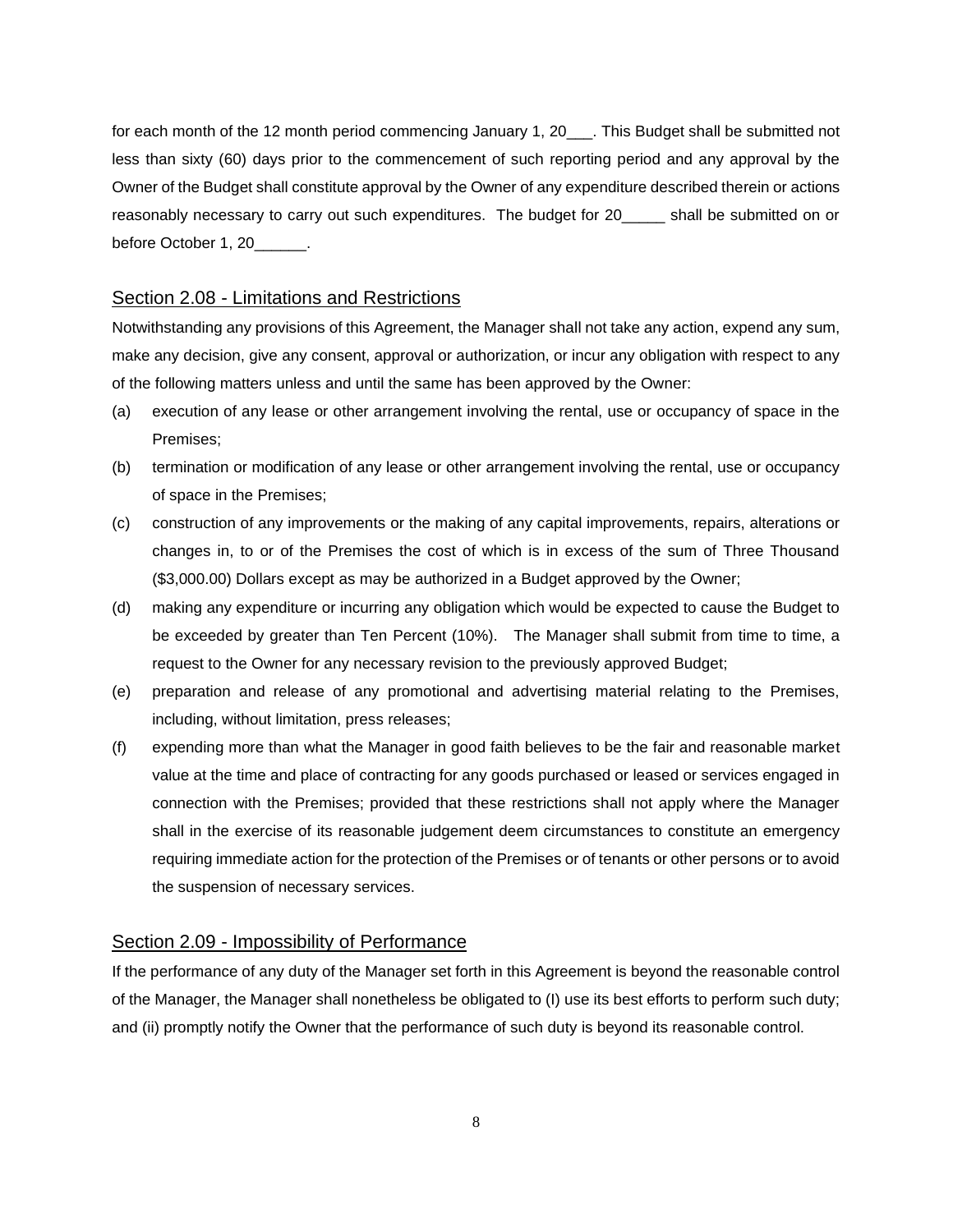#### Section 2.10 - Remission of Cash to Owners

At the time of submitting the monthly reporting package, the Manager shall remit to the Owner all of the available funds as indicated by the reconciliation of net income to cash flow statements.

### Section 2.11 - Indemnity by Manager

The Manager hereby agrees to indemnify, defend and hold harmless the Owner, from and against any and all claims, demands, losses, liabilities, lawsuits and other proceedings, judgements and awards, and costs and expenses (including reasonable legal fees) arising directly or indirectly, in whole or in part, out of fraud, negligence or any willful act or omission of the Manager, or any of its officers, directors, agents or employees, in connection with this Agreement or the Manager's services or work hereunder, whether within or beyond the scope of its duties or authority hereunder, and the provisions of this Section 2.11 shall survive termination of this Agreement. The Manager shall obtain and maintain at his own expense public liability, property damage and personal injury insurance in an amount of not less than One Million (\$1,000,000) Dollars and Workmen's Compensation or equivalent self-insurance in the amount required by the laws of the State of Colorado.

### Section 2.12 - Limitation of Manager's Obligations

Notwithstanding anything in this Agreement, the Manager shall not be required to expense its own money or to incur any liabilities, obligations, costs, dues, debts, expenses, claims or judgements, whatsoever on its own behalf and all money required by the Manager to carry out its duties under this Agreement shall be provided by the Owner or made available to the Manager from the bank accounts referred to in Section 2.06, and the Manager's obligations under this Agreement shall be limited accordingly.

# **ARTICLE III**

# OWNERS' COVENANTS

### Section 3.01 - Compensation of Manager

As compensation for the management services rendered by Manager pursuant to this Agreement the Owner agrees to pay to the Manager as and from the 1st day of \_\_\_\_\_\_\_, 20\_, a monthly management fee equal to the greater of X% percent of gross revenues collected during the month or a minimum fee of \$ \_\_\_\_\_\_\_\_\_\_\_\_ per month, whichever is greater (herein after called "the Management Fees).

As used herein "gross revenue" shall mean the gross amount of all amounts payable for, or with, respect to the use or occupancy of space in the Premises, whether as rent, additional rent, fees, operating costs,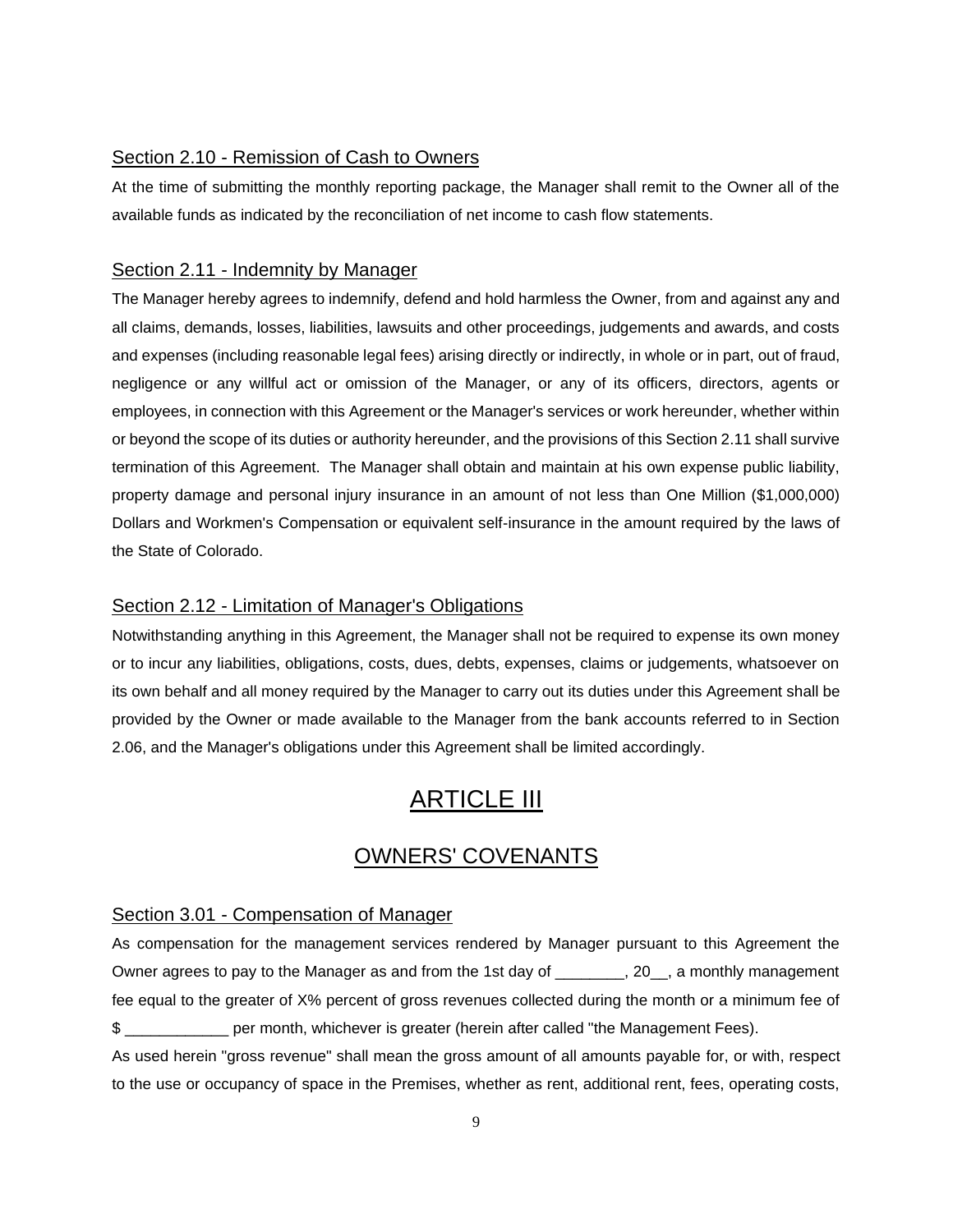insurance premiums, realty taxes, including all other like charges as well as any separately identified contributions or payments made to reimburse the Owner for increases in operating expenses and/or property taxes, and utility and service charges or payments not included in tenant's basic rent, but excluding; (I) any payments received as security deposits until such funds are actually applied in lieu of unpaid rent; (ii) any sums paid by tenants representing (a) proceeds from fire or other casualty losses, (b) amounts separately numbered in the leases or tenant work letter paid to reimburse the Owner for the cost of capital improvements, remodeling and tenant changes, including any overhead or interest factor payable by tenants in connection with such reimbursement, © amortization for tenant work; and (iii) any insurance proceeds.

# Section 3.02 - Reimbursement of Expenses

The Owner shall reimburse the Manager for the normal and usual expenses of operating and managing the Premises as provided herein, including overnight mailing, long distance phone costs and messenger service, but no part of the Manager's other general or administrative expenses shall be deemed to be an expense of the Owner and the following expenses or costs shall not be reimbursed by the Owner:

- (a) all bonuses paid by the Manager to employees hired and retained by Manager pursuant to sub-clause (f) of Section 2.02 and unless such bonuses have prior written approval of the Owner;
- (b) advances made to employees hired and retained by the Manager pursuant to sub-clause (f) of Section 2.02; and
- (c) costs attributable to losses arising from criminal acts or from negligence or fraud on the part of the Manager, Manager's associates or employees.

The Manager shall be entitled to deduct its operating and management expenses from the available gross revenue from the Premises pursuant to Section 2.03 (c).

#### Section 3.03 - Indemnity by the Owner

The Owner hereby agrees to indemnify, defend and hold harmless the Manager, from and against any and all claims, demands, losses, actions, lawsuits and other proceedings, judgments and awards, and costs and expenses (including reasonable legal fees) arising directly or indirectly, in whole or in part, out of any matter relating to the Premises, or any action taken by the Manager within the scope of its duties or authority hereunder, excluding only such of the foregoing as arise from the fraud, negligence or willful act of the Manager, and its officers, directors, agents and employees and the provisions of this Section 3.03 shall survive termination of this Agreement. The Owner agrees to carry at its expense public liability, property damage and personal injury liability insurance in respect of the Premises which insurance shall be in such amounts as would be placed by a prudent owner the Premises and which shall name the Manager as an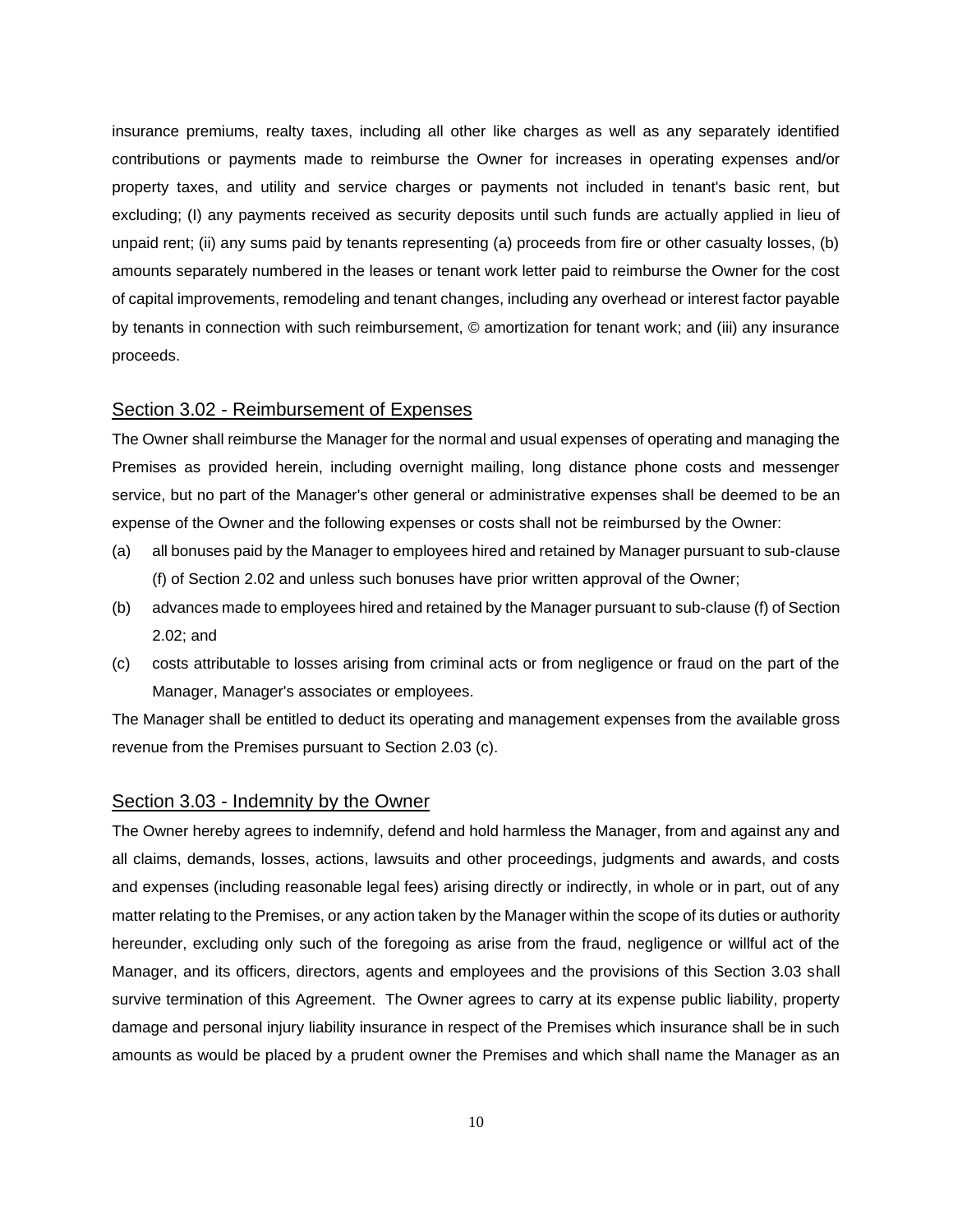additional insured. The Owner shall provide suitable evidence of such insurance to the Manager upon request by the Manager.

### Section 3.04 - Payments to Manager

All compensation payable to the Manager, pursuant to this Agreement, shall be payable in U.S. funds and may be deducted by the Manger from available gross revenue from the Premises pursuant to Section 2.03 (c).

# ARTICLE IV

# DURATION, TERMINATION AND DEFAULT

# Section 4.01 - Commencement

Subject to the termination provisions provided for herein, the term of the appointment of the Manager shall be for a period of one (1) year, commencing on \_\_\_\_\_\_, 20\_\_ and continuing through \_\_\_\_\_\_, 20\_. Said term shall automatically renew for an additional like period unless either party elects to notify the other of its election to terminate the agreement at the end of the initial term. Said notice shall be in writing and shall be delivered to the other party not less than 60 days prior to the end of the term.

# Section 4.02 - Termination

The term of this Agreement shall be subject to termination upon the occurrence of one of the following events:

- (a) if the Manager defaults in its obligation herein to use all reasonable efforts to effect the collection of rentals, or the collection or payment of any other sum to be collected or paid by the Manager under this Agreement, and such default continued for thirty (30) days after the Owner gives written notice thereof to the Manager, then the Owner shall be entitled to terminate this Agreement and all rights which may accrue to the Manager pursuant to this Agreement after the date of the giving of such notice shall be absolutely forfeited;
- (b) if the Manager defaults in the performance or observance of any of the covenants, duties or obligations of the Manager contained in this Agreement (other than those obligations referred to in paragraph (a) of this Section 4.02) and such default continues for a period of thirty (30) days after the Owner gives written notice thereof to the Manager, then the Owner shall be entitled to terminate this Agreement and all rights of the Manager which may accrue to the Manager pursuant to this Agreement after the date of the giving of such notice shall be absolutely forfeited; provided however, that if the default referred to in the Notice in the opinion of the Manager reasonably requires more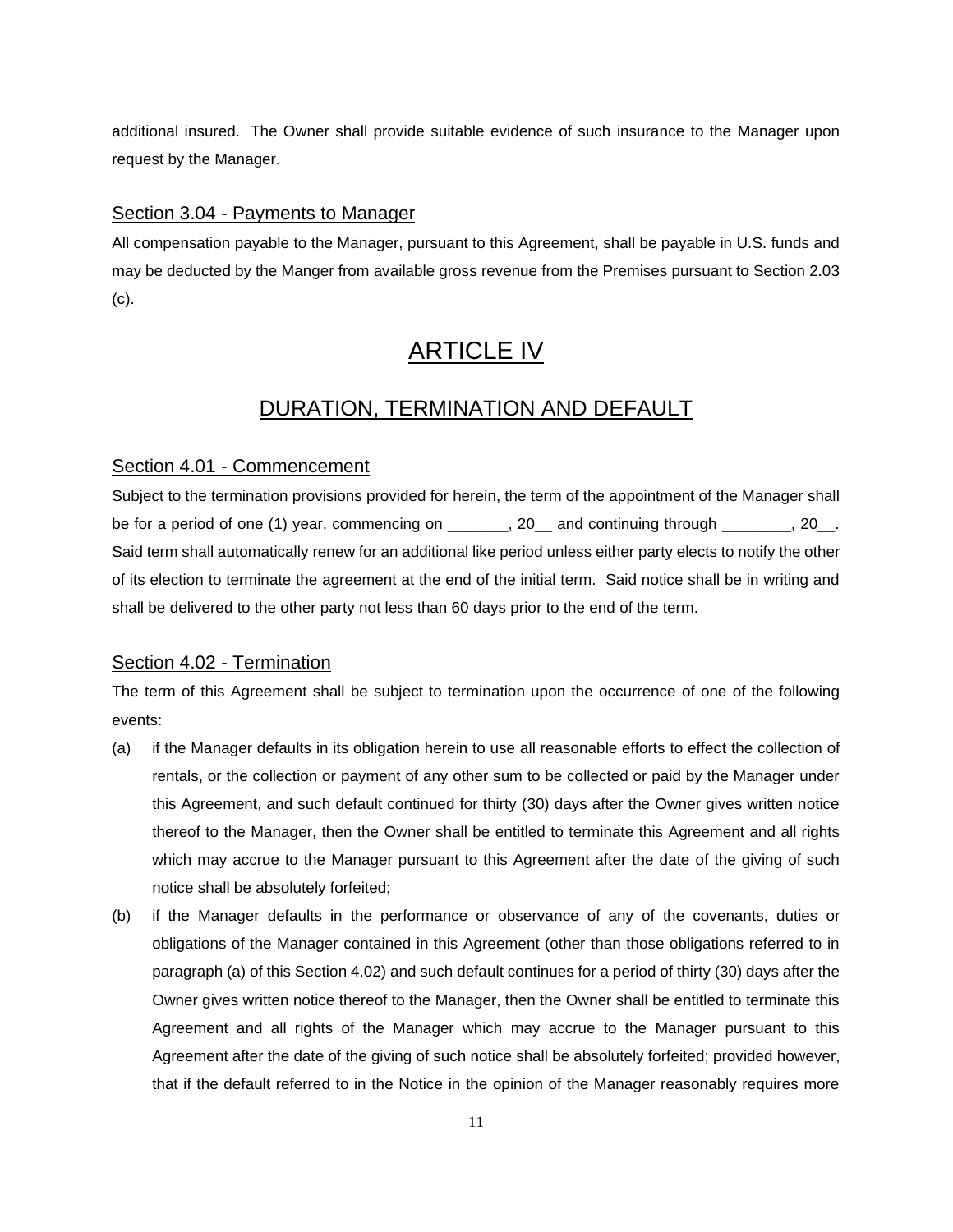time to remedy or cure than the said thirty (30) day period, then the Owner shall not terminate this Agreement pursuant to this paragraph (b) of Section 4.02 if the Manager commences remedying or curing the default within the said thirty (30) day period and thereafter diligently proceeds to completely remedy or cure the default.

- (c) If the Owner defaults in its obligations hereunder to pay the fees hereinafter mentioned or to reimburse the Manager for all the expenditures incurred by the Manager on behalf of the Owner pursuant to the terms of this Agreement which are for the account of the Owner, the Manager shall be entitled to terminate this Agreement if such default continues for thirty (30) days after the Manager gives written notice of such default to the Owner. Termination of this Agreement by the Manager pursuant to this paragraph of Section 4.02 shall be without prejudice to any right of the Manager to claim against the Owner for payment of fees and disbursements paid by the Manager on behalf of and for the account of the Owner prior to the date of termination.
- (d) If an order is made, an effective resolution passed or a petition filed for the winding up, dissolution, liquidation or amalgamation of the Manager, if the Manager becomes insolvent, commits an act of bankruptcy, or makes an assignment in bankruptcy or if a petition is filed against the Manager, of if any execution, distress, sequestration or any other process of the Court becomes enforceable against the Manager, or if any distress or analogous process is levied upon the property of the Manager (provided that such execution, sequestration or other process is not in good faith disputed by the Manager) then this Agreement shall terminate immediately.
- (e) In the event that this Agreement is terminated pursuant to Sections 4.01 and 4.02 herein, the Owner shall reimburse the Manager for all monies expended by it on behalf of the Owner and for which it has not yet been reimbursed and shall further pay to the Manager all fees for services rendered prior to the date of termination, without prejudice, however, to the Owner's right to claim damages arising out of any default under this Agreement by the Manager.

#### Section 4.03 - Duties Upon Termination

Upon termination of this Agreement for any reason, the Manager shall promptly deliver the following to the Owner or in accordance with the directions of the Owner:

- (a) a final accounting, reflecting the balance of income and expenses for the Premises and the Owner as of the date of termination; and
- (b) any balance of monies of the Owner or tenant security deposits with respect to the Premises, or both, held by the Manager; and
- (c) shall permit an audit of the accounts and records of the Manager with respect to the Premises.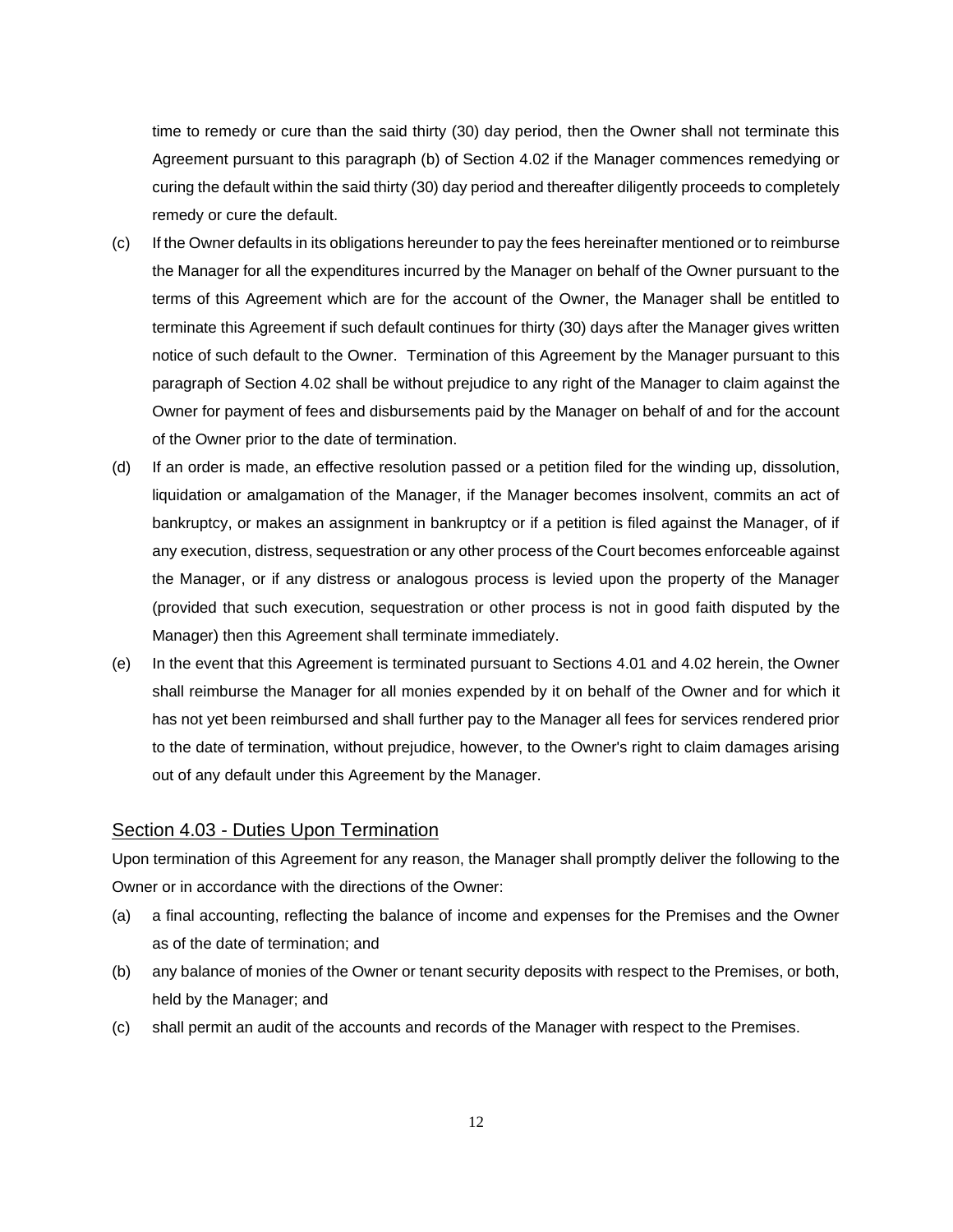### Section 4.04 - Compensation of Manager on Termination

In the event this Agreement is terminated by the Owner for any reason other than those set forth in paragraphs (a), (b) and (d) of Section 4.02, the Manager shall be entitled to receive a cancellation fee, which fee shall be a genuine pre-estimate of liquidated damages by the Parties hereto, equal to the Management Fee the Manager would otherwise have been entitled to earn for the number of months left remaining in the term of the Agreement, provided, however, such cancellation fee shall in no event exceed the equivalent of two (2) months Management Fees.

# Section 4.05 - Continuation Until Successor Manager Appointed

In the event the Manager's services are terminated as provided in Section 4.02, the Manager shall, at the request of the Owner, continue to serve as the Manager until a successor is selected and commences work for the Owner or until such earlier date as the Owner shall specify and the terms and conditions of this Agreement shall continue to be applicable fully during such period as if no termination had occurred; provided that such request shall be deemed to constitute an Agreement to pay the Manager for its services only during such period as if no termination had occurred.

# ARTICLE V

# MISCELLANEOUS

### Section 5.01 - Taxes and Contributions

The Manager shall be responsible for withholding and paying, as may be required by law, taxes and contributions, with respect to, assessed against, or measured by the Manager's earnings hereunder, or salaries or other contributions or benefits paid or made available to any persons retained, employed or used by or for the Manager in connection with its services, and any and all other taxes and contributions applicable to its services for which the Manager may be responsible under any laws or regulations, and shall make all returns and/or reports required in connection with any and all such laws, regulations, taxes, contributions and benefits.

#### Section 5.02 - Licenses

The Manager shall, at its own expense, qualify to do business and obtain and maintain such licenses as may be required for the performance by the Manager of its services.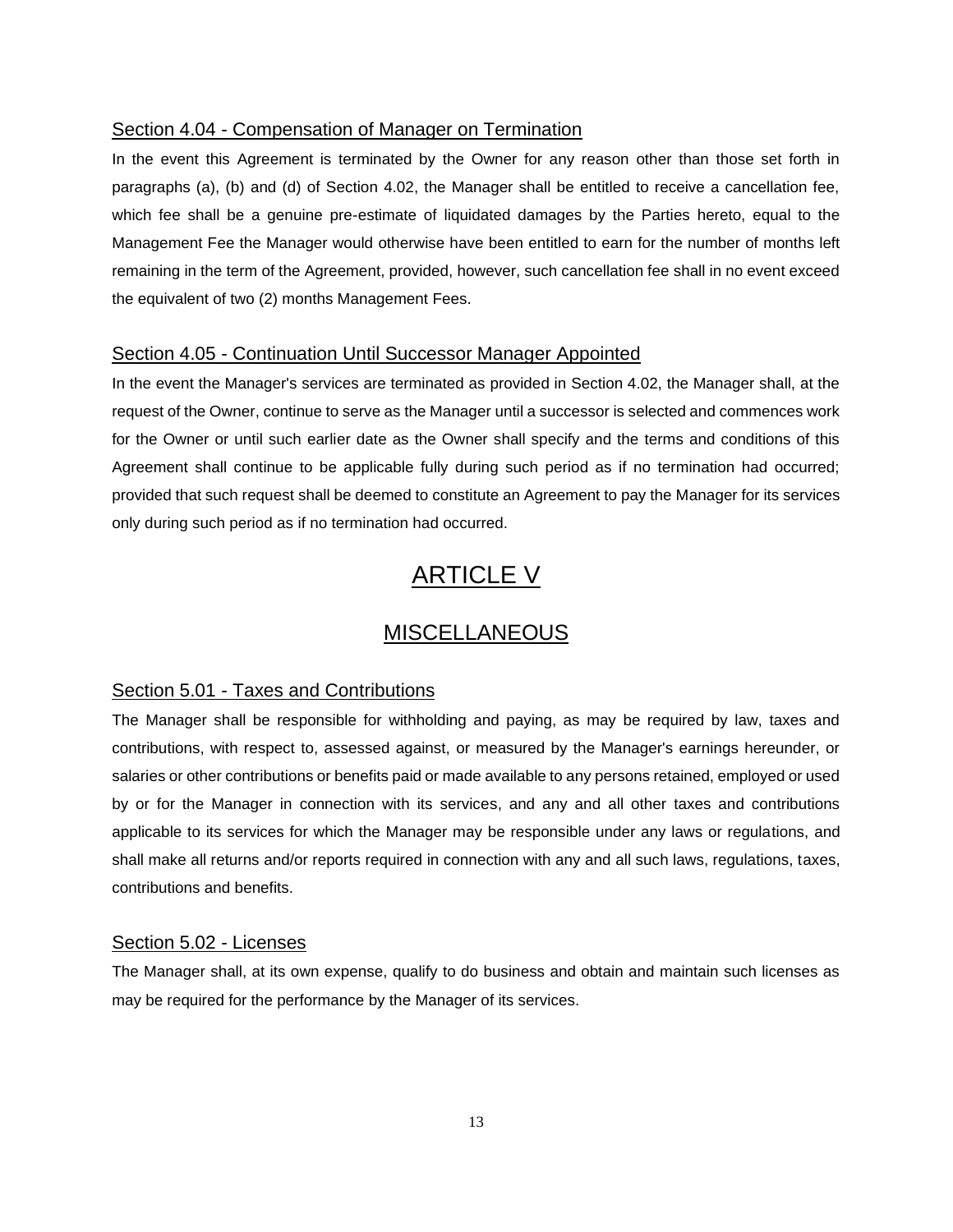# Section 5.03 - Severability

Each provision of this Agreement is intended to be severable; if any term or provision hereof shall be determined by a court of competent jurisdiction to be illegal or invalid for any reason whatsoever, such provision shall be severed from this Agreement and shall not affect the validity of the remainder of this Agreement.

## Section 5.04 - Waiver; Consent

No consent or waiver, express or implied, by either party hereto or of any breach or default by the other party in the performance by the other party of its obligations hereunder shall be valid unless in writing, and no such consent or waiver to or of any other breach of default in the performance by such other party of the same or any other obligations of such party or to declare the other party in default, irrespective of how long such failure continues, shall not constitute a general waiver by such party of its rights under this Agreement, and the granting of any consent or approval in any one instance by or on behalf of the Owner shall not be construed to waive or limit the need for such consent in any other or subsequent instance.

### Section 5.05 - Governing Law

The laws of the State of Colorado shall govern the construction, validity and effect of this Agreement.

# Section 5.06 - Time of Essence

Time is of the essence in the performance of this Agreement.

### Section 5.07 - Assignment

The Owner may assign this Agreement to any party acquiring all or a portion of the beneficial interest in the Premises. The Manager may not assign any rights, duties or interest in the Premises or interest under this Agreement without the prior written consent of the Owner.

#### Section 5.08 - Modification of Agreement

This Agreement constitutes the entire agreement between the parties hereto and to be effective any modification of this Agreement must be in writing and signed by the party to be charged thereby.

### Section 5.09 - Owner Approval

With respect to any action requiring the approval of the Owner, such approval or disapproval shall be given in writing within 72 hours of receipt of request for such approval. In the event the Owner fails to signify its approval or disapproval within such period, the Owner shall be deemed to have approved such action and to have done so in writing.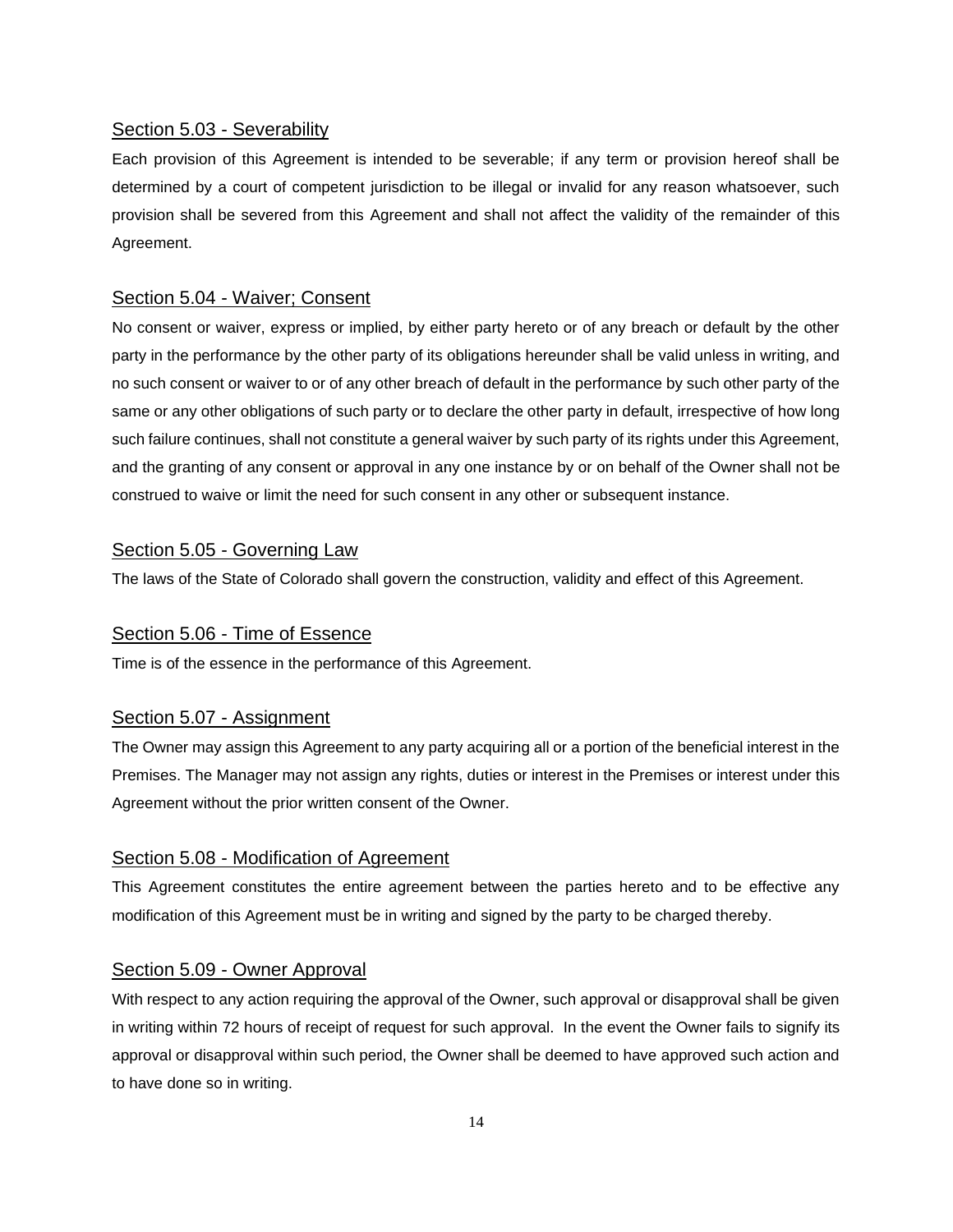#### Section 5.10 - Arbitration

Where any dispute arises between the Parties pursuant to this Agreement, either Party may on written notice to the other Party require that the matter in dispute be determined by a single arbitrator, to be agreed upon by the Parties, whose decision shall be final and binding on the Parties. Costs of the arbitration shall be in the discretion of the arbitrator. The rules and procedures of the American Arbitration shall apply.

# Section 5.11 - Headings

The headings of the Sections and Articles of this Agreement are inserted for convenience of reference only and shall not in any manner effect the construction or meaning of anything herein contained or govern the rights or liabilities of the Parties hereto.

# Section 5.12 - Interpretation

Whenever the context requires, all words used in the singular number shall be deemed to include the plural and vice versa, and each gender shall include any other gender. The use herein of the word "including", when following any general statement, term or matter, shall not be construed to limit such statement, term or matter to the specific items or matters set forth immediately following such work or to similar items or matters, whether or not non-limiting language (such as "without limitation", or "but not limited to", or words of similar import) is used with reference thereto, but rather shall be deemed to refer to all other items or matters that could reasonably fall within the broadest possible scope of such general statement, term or matter.

# Section 5.13 - Notices

All notices, requests, demands or other communication by the terms hereof required or permitted to be given by one party to another (in this clause called "Notice") shall, unless otherwise specifically provided herein, be given in writing and be personally delivered on a regular business day between 9:00 a.m. and 3:00 p.m. to such other party as follows:

TO: Owner Address City, State, Zip

TO: WESTAR REAL PROPERTY SERVICES, INC. 5125 S. Kipling Parkway; Suite 300 Littleton, CO 80127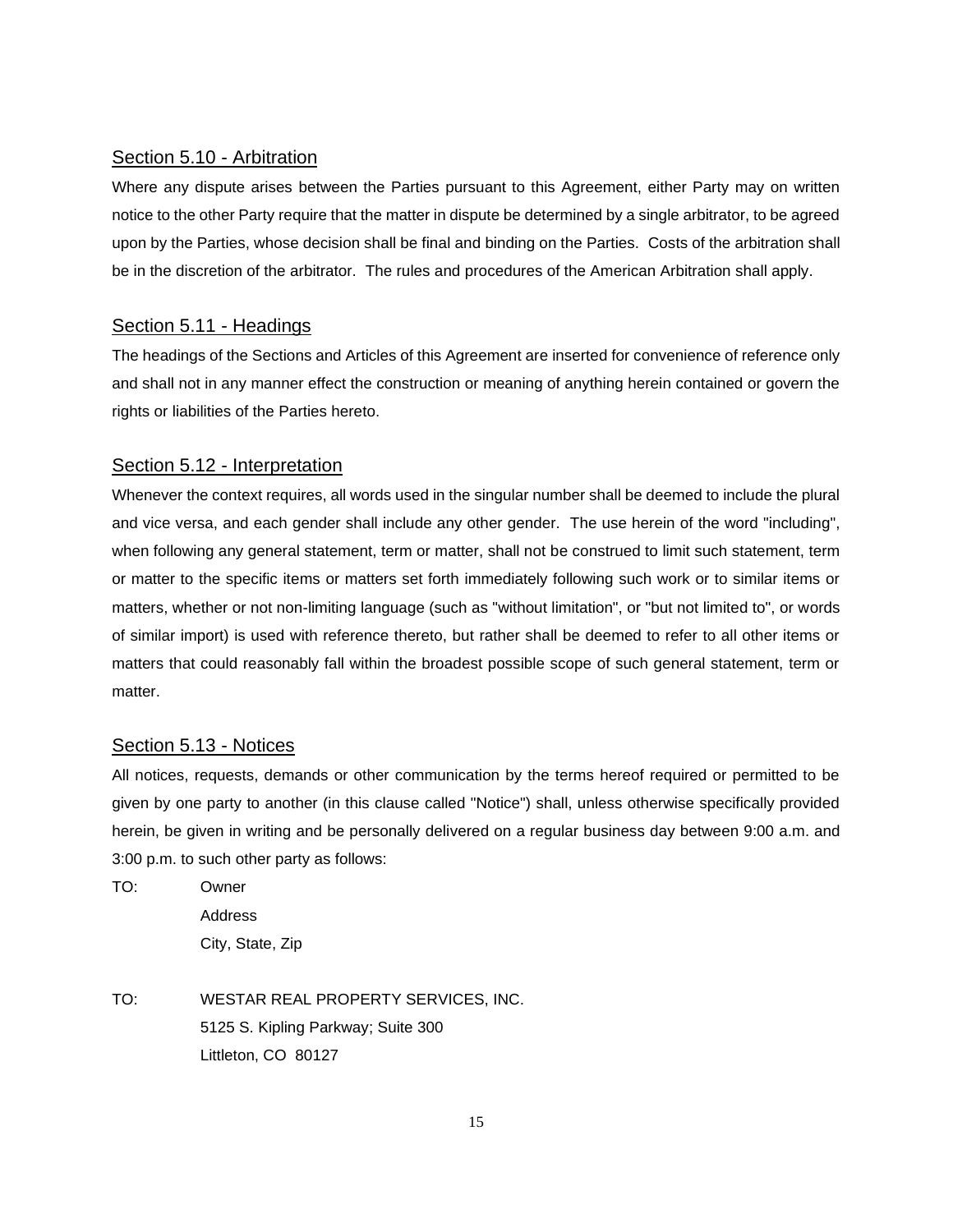The Notice shall be deemed to be received on the business day following the business day when it was delivered. Each Party from time to time, by Notice, may change its address for service to another office address. In the event that the Owner does not maintain an office in Denver, Colorado metropolitan area, any Notice hereunder may be delivered by depositing it in the mail, postage paid, with the U.S. Postal Service, certified mail, return receipt requested. Any such Notice shall be deemed delivered on the day it is so deposited.

### Section 5.14 - Leasing Compensation - Lease Renewals and Expansions

The Manager shall act as direct leasing agent for Owner to negotiate Lease Renewals and Expansions in Owner's behalf, the Owner agrees to compensate agent as follows:

X% of the Gross Rents reserved under the Lease. Said fees to be paid when the agreements are signed. However, if the Tenant renews his lease or expands as a result of a priced option pre-negotiated in his original lease, no compensation shall be due Manager.

#### Section 5.15 - Leasing Compensation - New Leases

The manager shall act as direct leasing agent for Owner (Owner has not listed the property for lease with another agent) to negotiate Leases in Owner's behalf, the Owner agrees to compensate agent as follows: X% of the Gross Rents reserved under the Lease. Said fees to be paid when the agreements are signed. In the event a cooperating Broker is involved, the total commission would be split 50/50 between Manager and Cooperating Broker.

#### Section 5.16 - Construction Coordination

Owner shall pay Manager a supervisory fee of 5% times the total cost of construction for all capital improvements or tenant finish improvements which exceed \$4,000 in cost and which have been approved by Owner.

#### Section 5.17 - Sales Facilitation Fee

Manager agrees during the term of the contract to aid Owner in the sale of all or part of the property. Manager's duties shall include touring the project with prospective buyers, architects, engineers, loan officers, etc., production of documents including plans specifications, lease copies, budgets, operating reports, marketing data or any other information at managers disposal which Owner desires to be released. Manager shall also prepare and collect estoppel certificates from each tenant and aid in the production of evidence for prorations of rents, operating expenses reimbursements, etc. Owner shall pay manager a fixed fee of 25¢ per rentable square foot for this service.